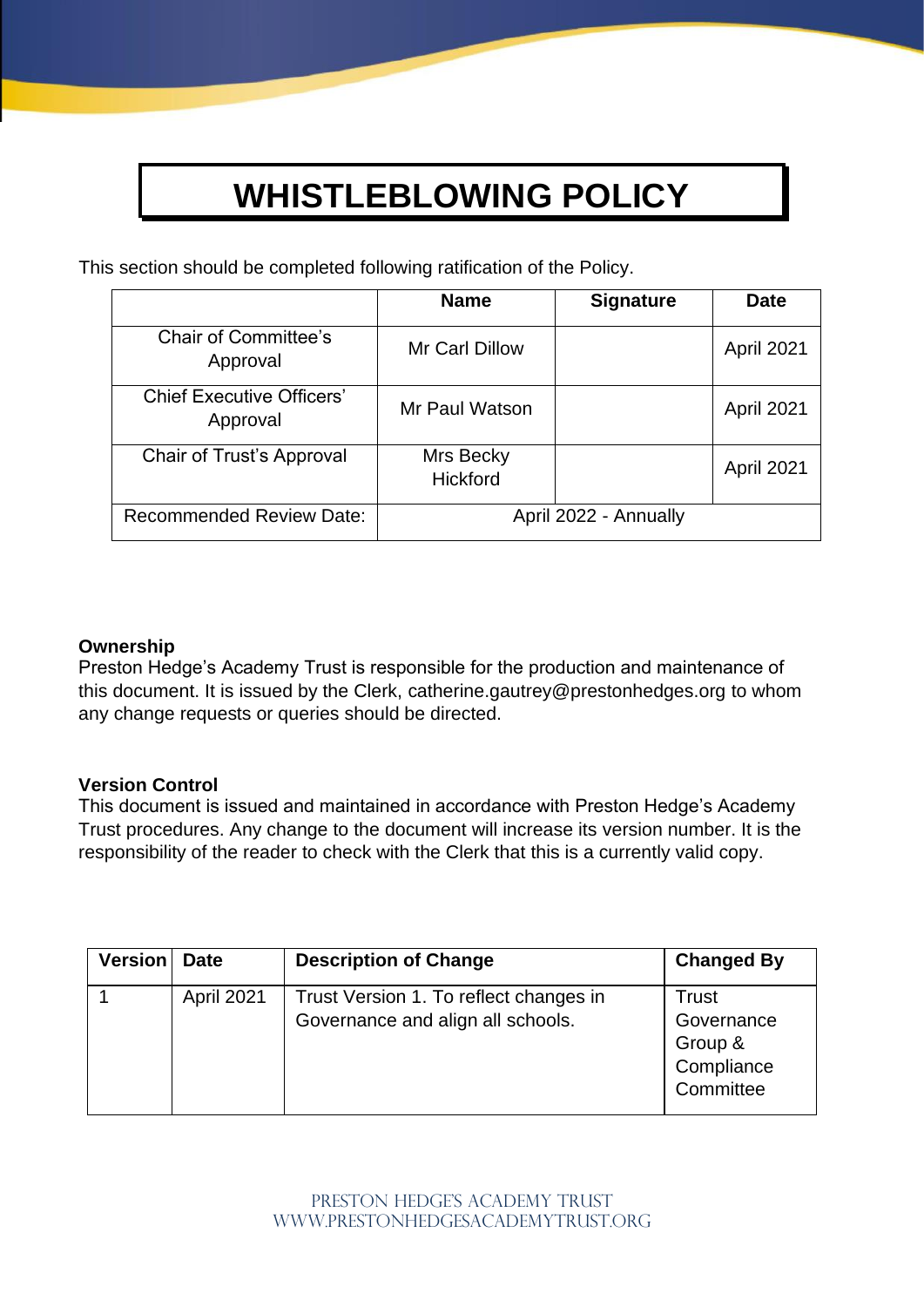## **1. Introduction**

The Preston Hedge's Academy Trust wants all workers to be confident that their concerns will be taken seriously and that they will be protected from unfair treatment if they raise a concern.

The Trust is committed to the highest standards of openness, probity and accountability. It encourages an open dialogue between staff, management and Trustees to ensure concerns areresolved at the earliest opportunity.

It is important to the Trust that any wrongdoing within the organisation is reported and properly dealt with.The Trust recognises that workers are valuable eyes and ears within the school, and therefore encourages all individuals with concerns to come forward and voice these.

If an individual has concerns about anything happening within a school or the Trust, they should read this policy.This policy sets out the way in which individuals may raise concerns and how they will be dealt with.

The Public Interest Disclosure Act 1998 protects workers who make 'protected disclosures' fromdismissal or from being subject to a detriment.

#### **2. Scope**

This policy applies to all employees, workers, agency staff, contractors working for the Trust whowish to raise a concern. However, the following types of concern should be raised under different policies.

- Employees with concerns about their own employment should refer to the school's GrievancePolicy.
- Concerns that an employee has been bullied or harassed should be raised under the school's Anti-Bullying and Harassment policy.

Any external person seeking to raise a concern should refer to the Trust's Complaints Procedure.

#### **3. Definitions**

The term '**individual**' used throughout this document means any employee, worker, agencystaff or contractor who is considering raising, or has raised, a concern.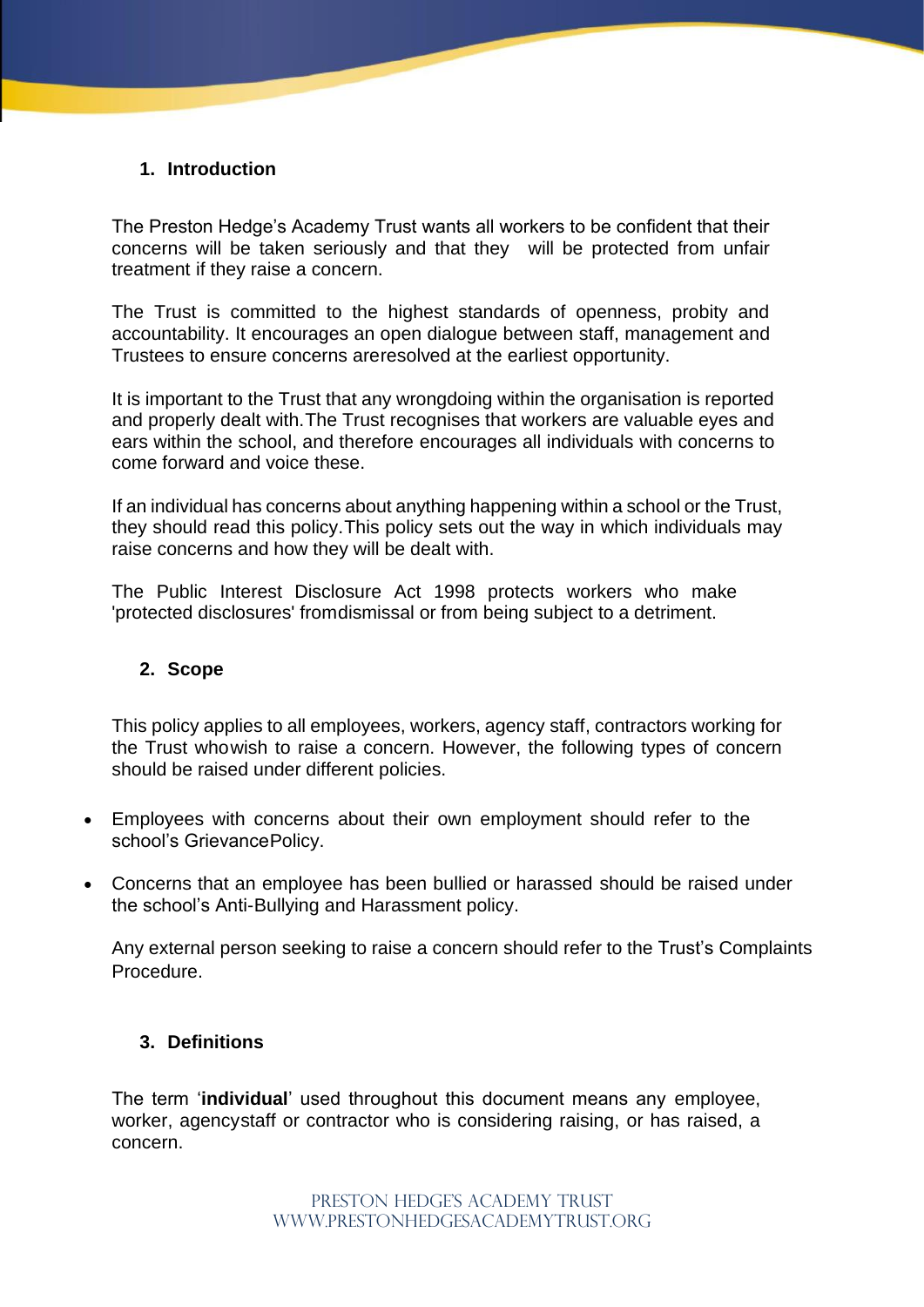The term '**Appropriate Person**' used throughout this document means a person internal to the employer to whom concerns may be raised and through whom appropriate investigations and actionwill be taken. Those persons are described in *6.2*.

**A Protected Disclosure** is one made in the public interest where the individual has a reasonable beliefthat:

- a criminal offence:
- a breach of legal obligation;
- a miscarriage of justice;
- an act creating risk to health and safety;
- an act causing damage to the environment; or
- concealment of any of the above; is being, has been, or is likely to be, committed.

## **4. Responsibilities**

The Chief Executive Officer in conjunction with individual Principals has overall responsibility for:

- the maintenance and operation of this policy
- maintaining a record of concerns raised and the outcomes, and
- reporting as necessary to the Trust Board and/or the Employer.

All Trust employees, workers, agency staff, contractors and Trustees have a responsibility to:

- properly adhere to this policy, and
- raise any concerns they have in accordance with this policy.

# **5. Principles**

#### **5.1 Advice on using this policy**

If an individual is unsure whether or not to use this policy, or wants independent advice at any stage, they can contact Protect (formerly Public Concern at Work) which is an independent charity. They can give free, confidential and practical advice at any stage on whether and how to raise a concern about danger or wrongdoing at work.

Protect: Telephone (general enquiries): 020 3117 2520 Email: [info@protect advice.org.uk](mailto:info@protect-advice.org.uk)

Advice may also be sought from the Principal, Executive Principal, Chief Executive Officer or Chair of the Trust Board, or the individual's Trade Unionor Professional Association.

> PRESTON HEDGE'S ACADEMY TRUST www.prestonhedgesacademytrust.org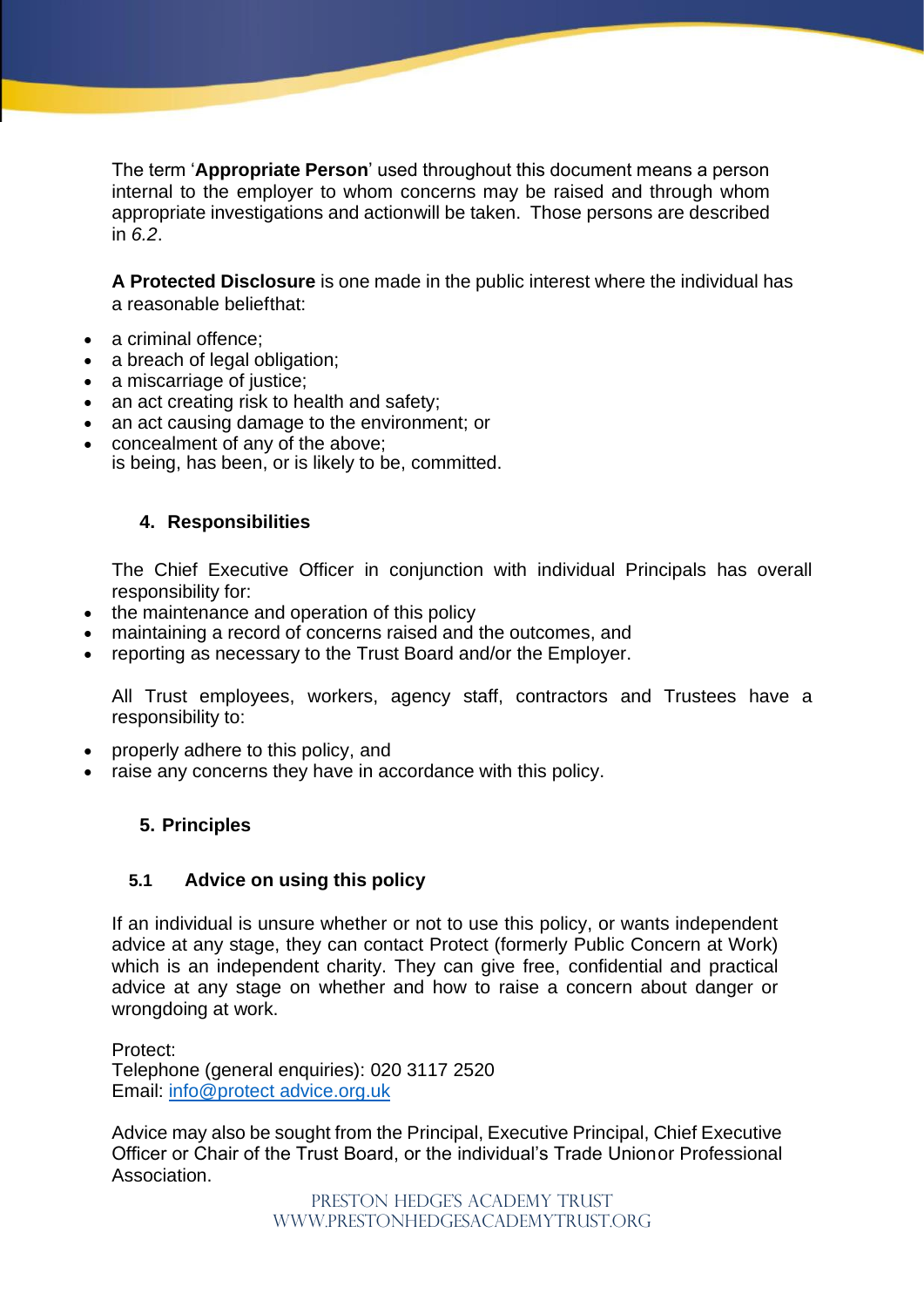# **5.2 Safeguards to protect individuals from unfair treatment**

The Trust encourages individuals to come forward with genuine concerns in the knowledge that theywill be taken seriously. The Trust recognises that the decision to report a concern can be a difficult one to make.

No individual will be victimised, harassed or treated unfairly for raising a genuine concern under this policy. This means that the continued employment and opportunities for future promotion or training ofthe worker will not be prejudiced because he/she has raised a genuine concern.

The Trust will not tolerate, and will treat as a disciplinary offence:

- any harassment or victimisation of an individual who has raised a concern under this policy, or
- any attempt to prevent an individual from raising a concern under this policy.

# **5.3 Confidentiality**

Every effort will be made to protect the confidentiality of the individual raising the concern if that is theirwish. However, it must be appreciated that the investigation process may reveal the source of the information, and statements made by the individual may be required as evidence. Information about the disclosure and the identity of the individual who has made the disclosure will only be shared with those who need to know for the purposes of investigating and resolving the matter.

# **5.4 Anonymous disclosures**

The Trust encourages individuals to put their name to allegations made. Concerns expressed anonymously are much less powerful as the ability of the Trust to gather crucial information from that individual is not possible.

However, such complaints will be considered at the discretion of the individual school. In exercising this discretion, the factors to be taken account of will include:

- the seriousness of the issue raised,
- the credibility of the concern,
- the likelihood of being able to confirm that the allegation is from attributable sources, and
- the ability to trace the source of unfounded or malicious allegations.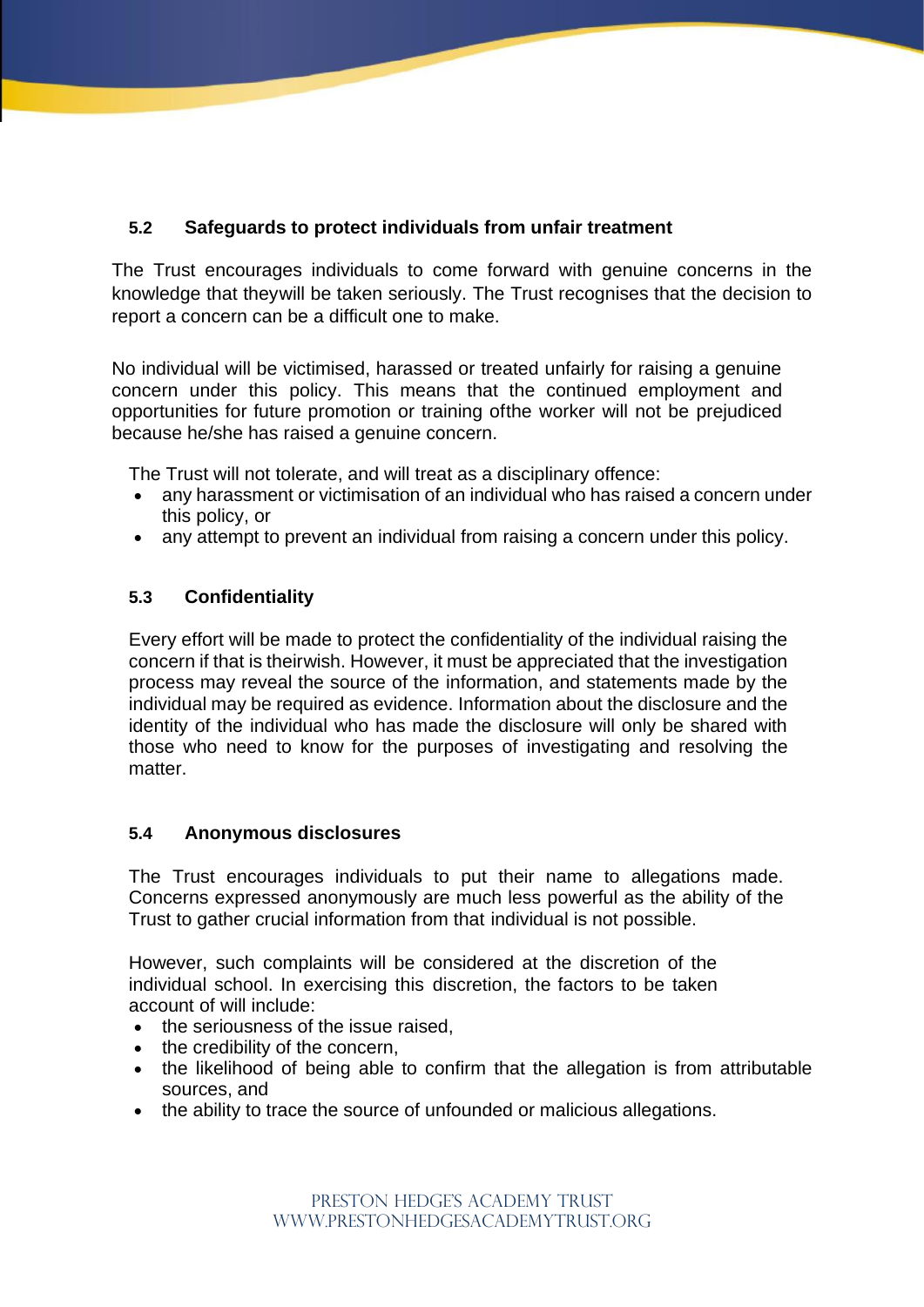# **5.5 Untrue allegations**

If an allegation is made but is not confirmed/ upheld by the investigation, no action will be taken againstthe individual raising the concern and they will continue to have protection from unfair treatment.

# **5.6 Malicious allegations**

If an individual makes an allegation which is found to be malicious, vexatious, or made for personal gain, this will be considered as a disciplinary offence, potentially amount to gross misconduct, and will be handled appropriately.

# **6. Principles**

## **6.1 When to raise a concern**

Individuals are encouraged to raise their concerns at the earliest opportunity. The earlier concerns areexpressed, the easier it is to take action and the more effective that action is likely to be.

# **6.2 Who to raise the concern with**

#### **Raising concerns with the Appropriate Person internally**

The school encourages individuals to raise concerns internally with an Appropriate Person.

The following are considered by the Trust to be Appropriate Persons:

- the Principal or Executive Principal and in their absence an Assistant Principal.
- if the person does not feel they can raise the concern with the Principal or Executive Principal,a person identified in Appendix A.

#### **Raising concerns externally**

If the employee does not feel able to raise the concerns internally, it is recommended that they takeadvice from Protect.

The individual may then consider reporting the concern externally – see *6.6 below* for more information.

# **6.3 How to raise a concern internally**

Concerns should be raised in writing, where possible, setting out the background and history of the concern, giving as much information as possible including

> PRESTON HEDGE'S ACADEMY TRUST www.prestonhedgesacademytrust.org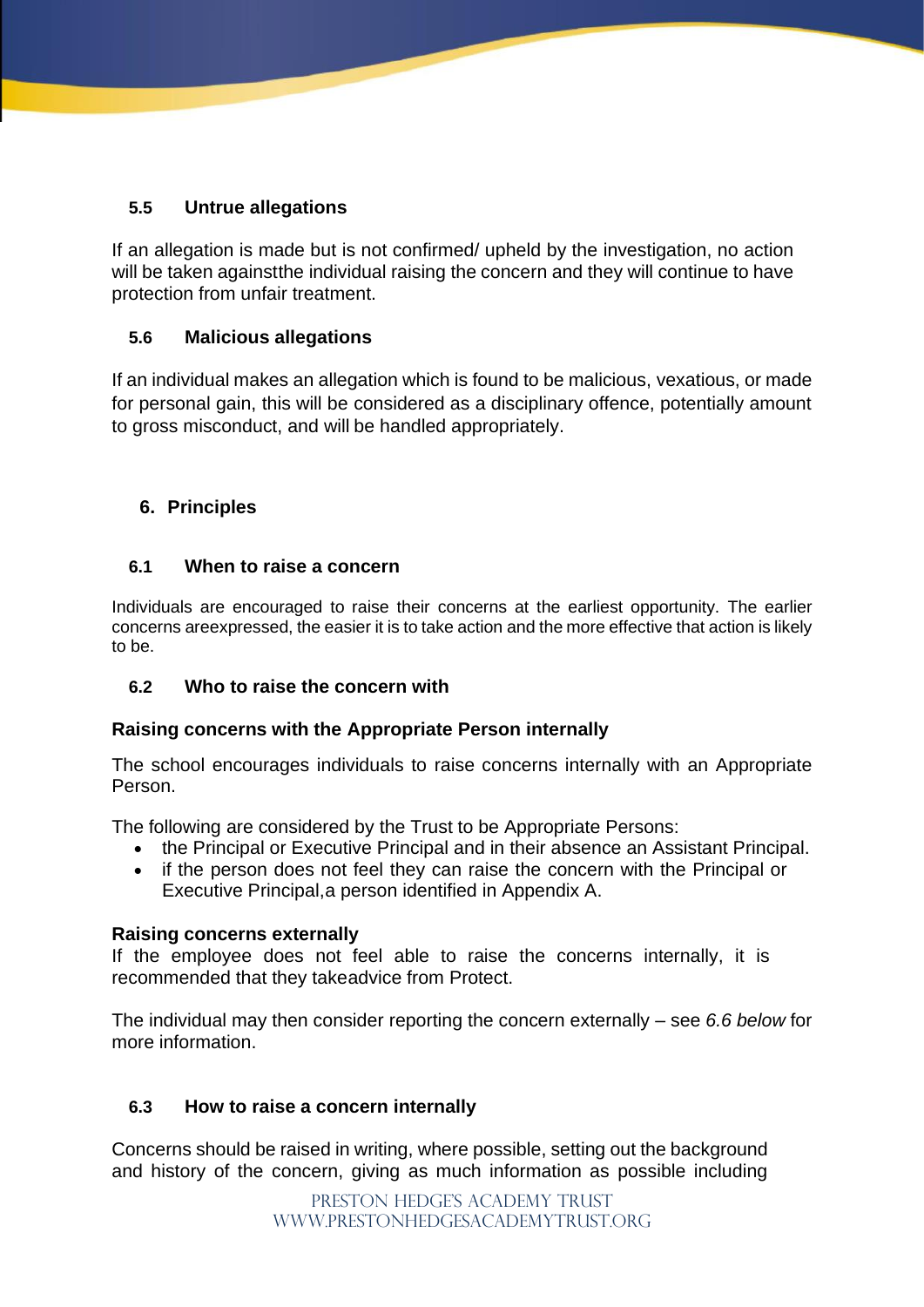names, dates and places, and the reasonwhy the individual is concerned about the situation.

Individuals who do not feel able to put their concerns in writing can telephone or ask to meet with theAppropriate Person.

Individuals may ask their trade union to raise a Protected Disclosure on their behalf.

#### **6.4 Our approach when a concern is raised**

#### **Initial Steps**

The action taken by the school will depend on the nature of the concern. The matters raised may, forexample:

- be investigated internally,
- be referred to the Police, or other appropriate body
- be referred to an External Auditor, or

Some concerns may be resolved by agreed action without the need for further investigation.

The Appropriate Person receiving the concern will determine:

- whether an investigation is appropriate, and, if so,
- what the scope of the investigation will be,
- who will undertake it.
- what third parties may need to be involved and
- what form the investigation should take. Concerns or allegations which fall within the scope of specific procedures (for example, child protection) will normally be referred for consideration under those procedures.

Within 14 working days of receiving the concern, the Appropriate Person will write to the individualwho raised the concern (if known), and will:

- acknowledge the concern
- indicate how the matter will be dealt with.
- tell the individual whether further investigations will take place, and oif not, why not, or
- oif so, who is investigating and what the individual can expect to happen next,
- give an estimate of how long it is likely to take to provide a final response, and
- tell the individual about any relevant internal or external support mechanisms.

#### **Internal Investigation**

The investigator will conduct a proportionate investigation, taking any of the following steps, asappropriate to the circumstances:

• interviews of any potential witnesses, including the individual who has raised the concern,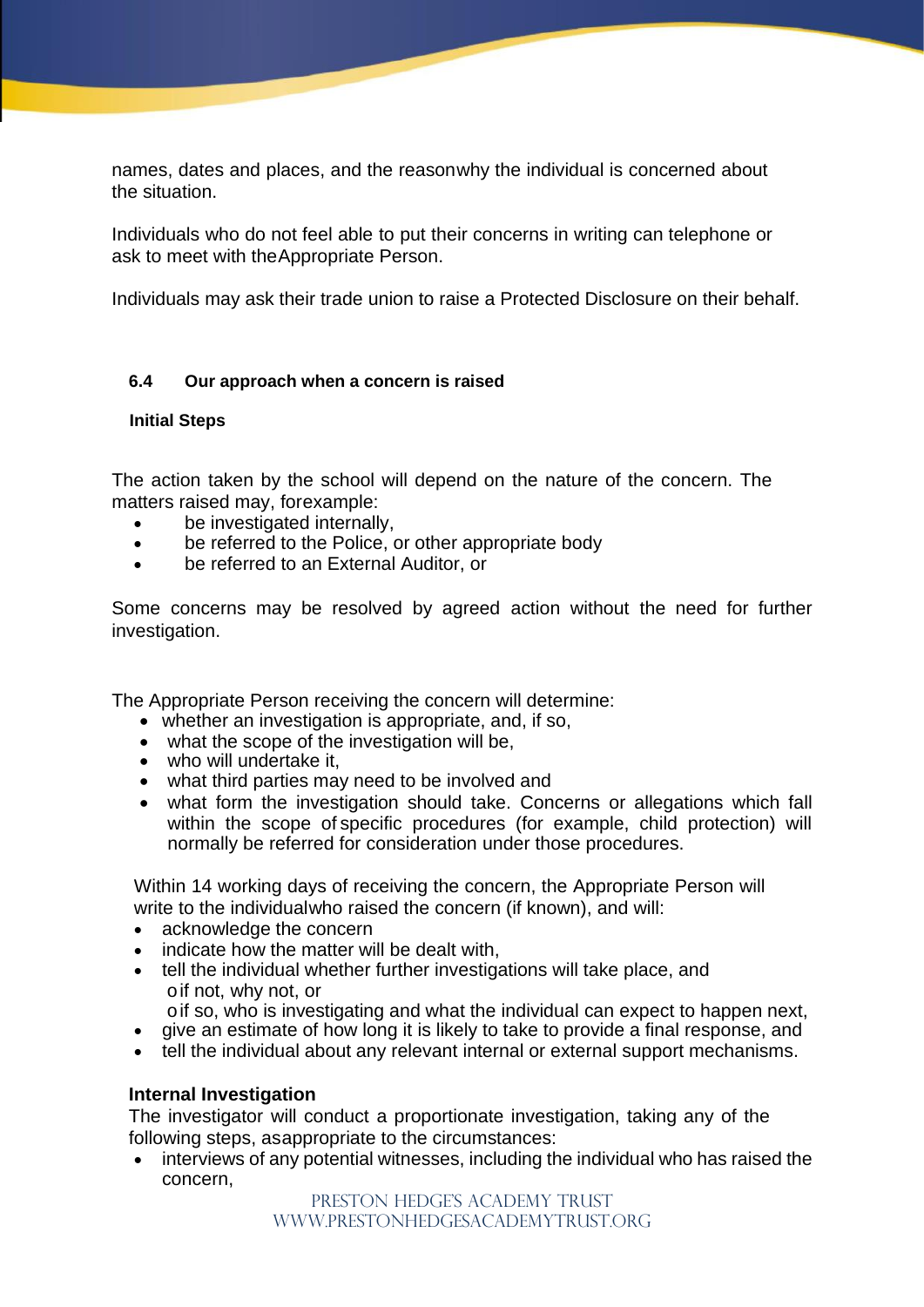- interviews of anyone accused of any wrongdoing,
- requests for written information or any other evidence from any relevant person,
- reviews of any relevant documentation and evidence, and/or
- contact with any appropriate third party.

The amount of contact between the investigator considering the issue and the person who has raisedthe concern will depend on the nature of the matters raised, the potential difficulties involved and the clarity of the information provided. Individuals should not expect a running commentary on the investigation and must be mindful that some matters may be confidential.

When any meeting is arranged with the individual, they will be given the right to be accompanied by a trade union or professional association representative or a work colleague who is not involved in the area of work to which the concern relates. Individuals may not be accompanied by an external person.

#### **Records**

The investigator will keep appropriate records of work and actions taken throughout an internalinvestigation.

#### **Conclusion of the Investigation**

The investigator will consider how best to report their findings and what (if any) corrective action theypropose is taken. This may include some form of disciplinary action or third party referral.

The Appropriate Person will review the investigator's reported findings and will determine what actionwill be taken.

The Trust accepts that individuals need to be assured that the matter has been properly addressed.Therefore, the Appropriate Person will provide them with a summary response to their disclosure, sharing an overview of what steps have been taken to investigate. Individuals should not expect to begiven a copy of an investigator's findings. Outcomes and actions will only be shared if this is appropriate in the circumstances. Specifically, any disciplinary steps for other workers cannot be shared with the individual for confidentiality reasons.

#### **6.5 Where the individual continues to have serious concerns**

This policy provides individuals with appropriate avenues to raise concerns, and the school hopes thatindividuals will be satisfied that the Trust has responded appropriately to those concerns.

However, if the individual has serious concerns after the Trust's internal procedures are complete,they should seek to resolve this with the Appropriate Person.

> PRESTON HEDGE'S ACADEMY TRUST www.prestonhedgesacademytrust.org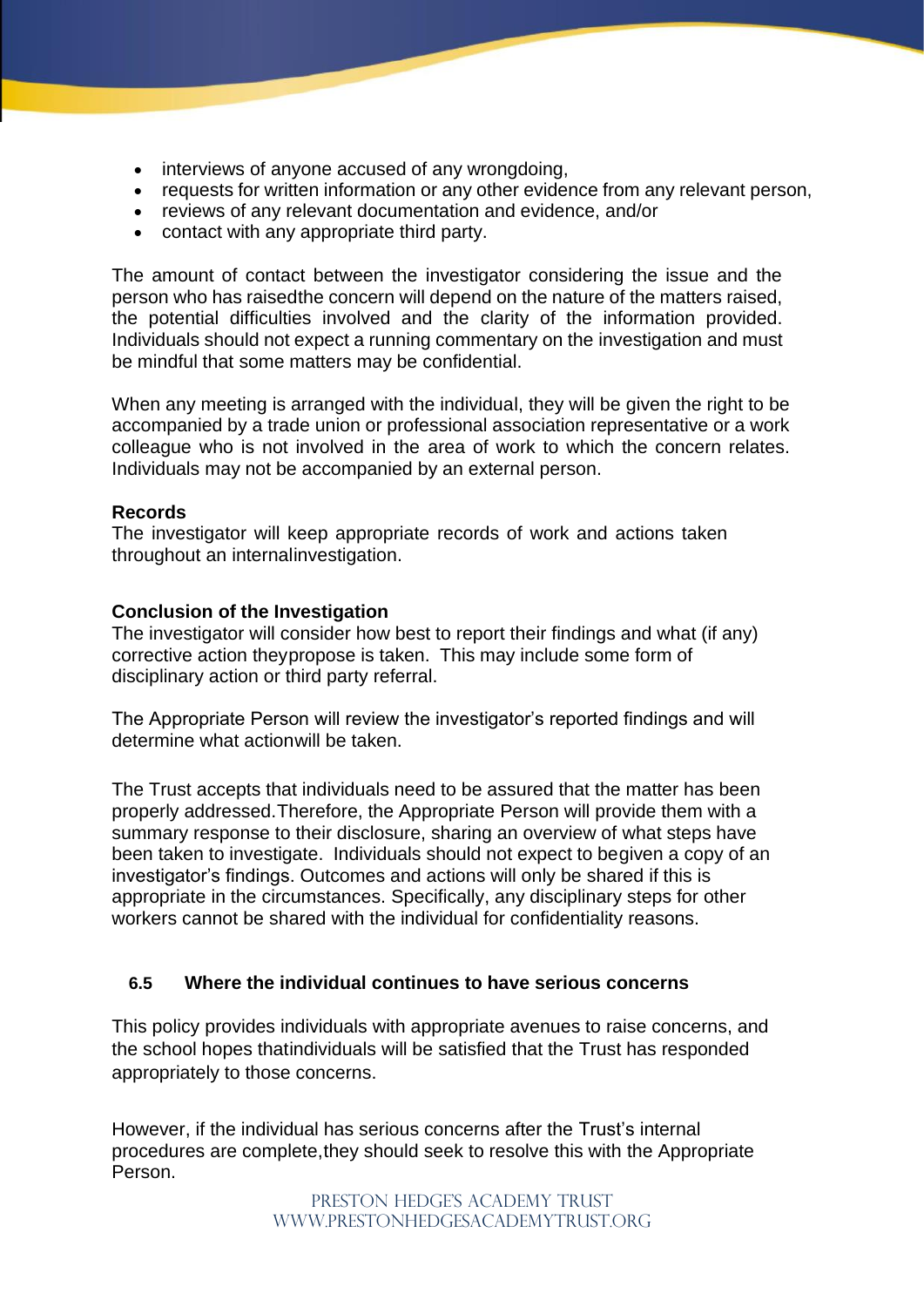If the individual continues to have serious concerns, they are reminded they may take advice from Protect who can provide independent advice about whether and how to raise concerns externally.

# **6.6 Raising concerns externally**

If it is potentially a criminal matter individuals should raise it with the police.

The Trust expects individuals to have fully considered and exhausted all internal options under this policy before making an external disclosure.

There are a number of bodies which have been prescribed by the Secretary of State for the purpose ofreceiving disclosures; details of these bodies can be found at:

• [www.gov.uk/whistleblowing,](http://www.gov.uk/whistleblowing)

If making a disclosure to one of these prescribed bodies, the individual must:

- be making a Protected Disclosure (see *Definitions*)
- reasonably believe that the allegations of wrongdoing are substantially true, and
- ensure that they do not disclose confidential information which is unrelated to the issue beingraised.